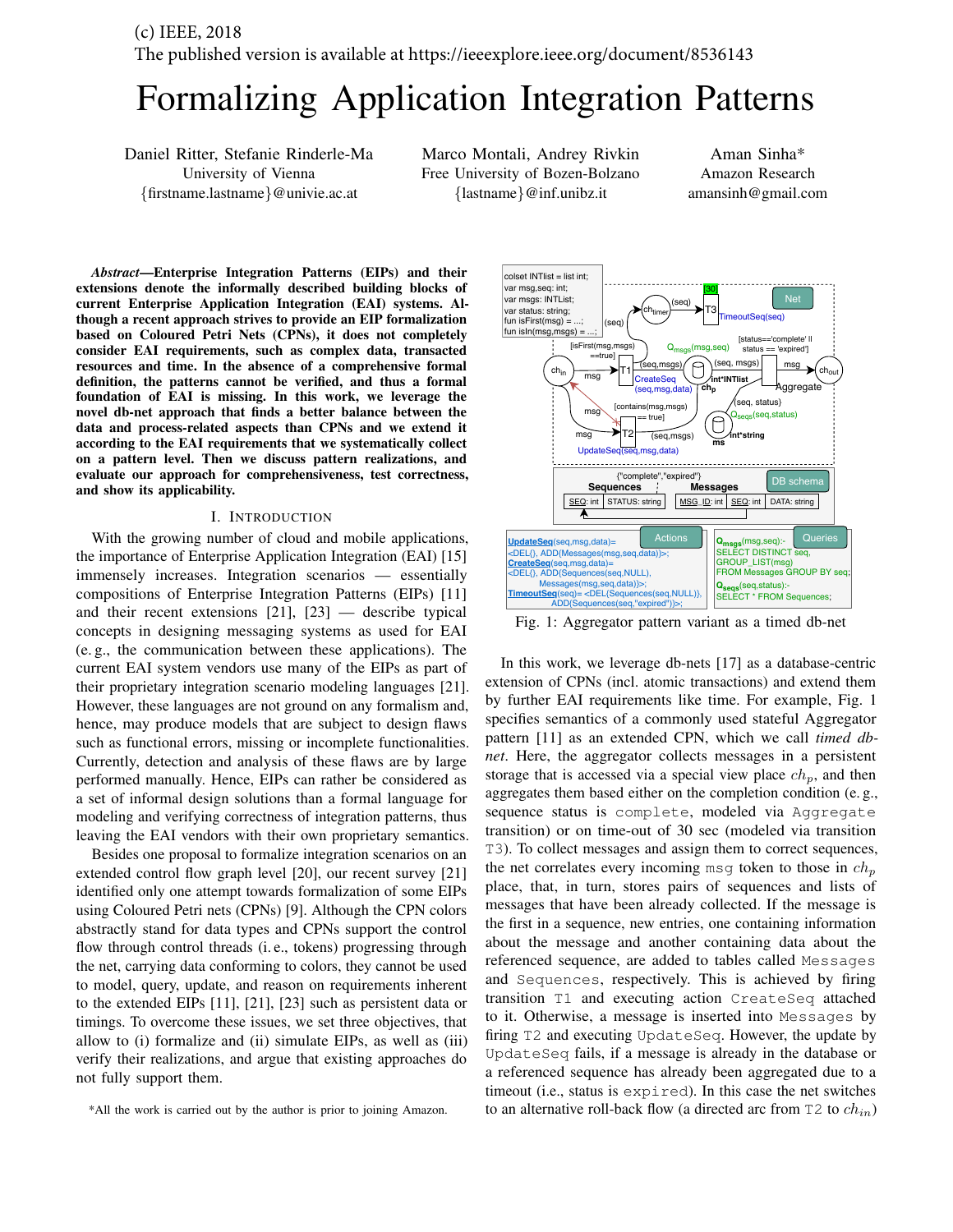

Fig. 2: EIP requirement categories (with Control (Crtl.), Resource (Res.), Transaction (Tx.))

and puts the message back to the message channel  $ch_{in}$ .

- In summary we address the following research questions: Q1 What are relevant EAI requirements for the formal definition of EIPs?
- Q2 Which formalism allows to specify, simulate and verify EIPs under extracted requirements?
- Q3 How to realize the EIPs and real-world integration scenarios?

We approach them following the *methodology* from [18] and our *contributions*: categorization of EIPs, timed db-net extension and pattern realization, as well as an application to a real-world scenario. In Sect. II, pattern requirements are harvested from the literature (i. e., existing catalogs with 166 integration patterns) in a quantitative analysis (cf. Q1). Then, in Sect. III, we briefly introduce db-nets and, following objectives (i)–(iii) for single patterns, build on top of the existing CPN approach [9] by adding persistent data and time, consecutively deriving the timed db-net formalism, for which we also study decidability of reachability (cf. Q2). Several of the patterns are then realized using timed db-net in Sect.  $IV<sup>1</sup>$ . In Sect. V, we elaborate on the comprehensiveness of the formalism in a quantitative study, show a prototypical db-net realization for testing correctness<sup>1</sup>, and discuss the general applicability of PNs and, in particular, timed db-nets for the composition of integration patterns (cf. Q3) in a real-world example. We conclude by discussing related work in Sect. VI and outlining the main results and future research directions in Sect. VII.

# II. FORMALIZATION REQUIREMENTS ANALYSIS

In this section, we collect the EAI requirements relevant for the formalization of the EIPs by analyzing the existing pattern catalogs  $[11]$ ,  $[21]$ ,  $[23]$  (cf. Q1). Then we briefly discuss which of them can be represented by the means of CPNs or db-nets, and which require further extensions.

### *A. Pattern Analysis and Categories*

The EIP formalization requirements are derived by an analysis of the pattern descriptions based on the integration

pattern catalogs from 2004 [11] (as original) and recent extensions [21], [23] (as extended) that consider emerging EAI scenarios (e. g., cloud, mobile and internet of things). Together the catalogs describe 166 integration patterns, of which we consider 139 due to their relevance for this work (e. g., excluding abstract concepts like Canonical Data Model [11] or Messaging System [11]). During the analysis, we manually collected characteristics from the textual pattern descriptions (e. g., data, time) and created new categories, if not existent.

The reoccurring characteristics found in this work allow for a categorization of patterns as summarized in Fig. 2 to systematically pinpoint relevant EAI requirements into general categories (with more than one pattern). Most of the patterns require (combinations of) *Data* flow, *Control* (Crtl.) flow, and *(Transacted) Resource* ((Tx.) Res.) access. While the control flow denotes the routing of a message from pattern to pattern via channels (i. e., ordered execution), the data flow describes the access of the actual message by patterns (incl. message content, headers, attachments). Notably, most of the patterns can be classified as control (Crtl.-only; e. g., Wire Tap [11]) and data only (Data-only; e. g., Splitter [11]) or as their combination (Data-Crtl.; e. g., Message Filter [11]), which stresses on the importance of data-aspects of the routing and transformation patterns. In addition, resources denote data from an external service not in the message (e. g., Data Store [21]). The EIP extensions add new categories like combinations of data and {time, resources} (Data-Time like Message Expiration [11], [21], Data-Res. like Encryptor [21]) and control and time (Crtl.-Time; e. g., Throttler [21]). For instance, the motivating example in Fig. 1 is classified as *Data-Tx.-Res.-Time*. The different categories are disjoint with respect to patterns.

### *B. From Categories to Requirements*

We assume that the control requirement REQ-0 "Control flow" is inherently covered by any PN approach, and thus in CPN and db-net. However, there are two particularities in the routing patterns that we capture in requirement **REQ-1** "Msg. channel priority, order": (a) the ordered evaluation of Msg. channel conditions or guards of sibling PN transitions, required

<sup>&</sup>lt;sup>1</sup>Further realizations and more on correctness testing (incl. invalid pattern examples) can be found in the non-mandatory supplementary material [22].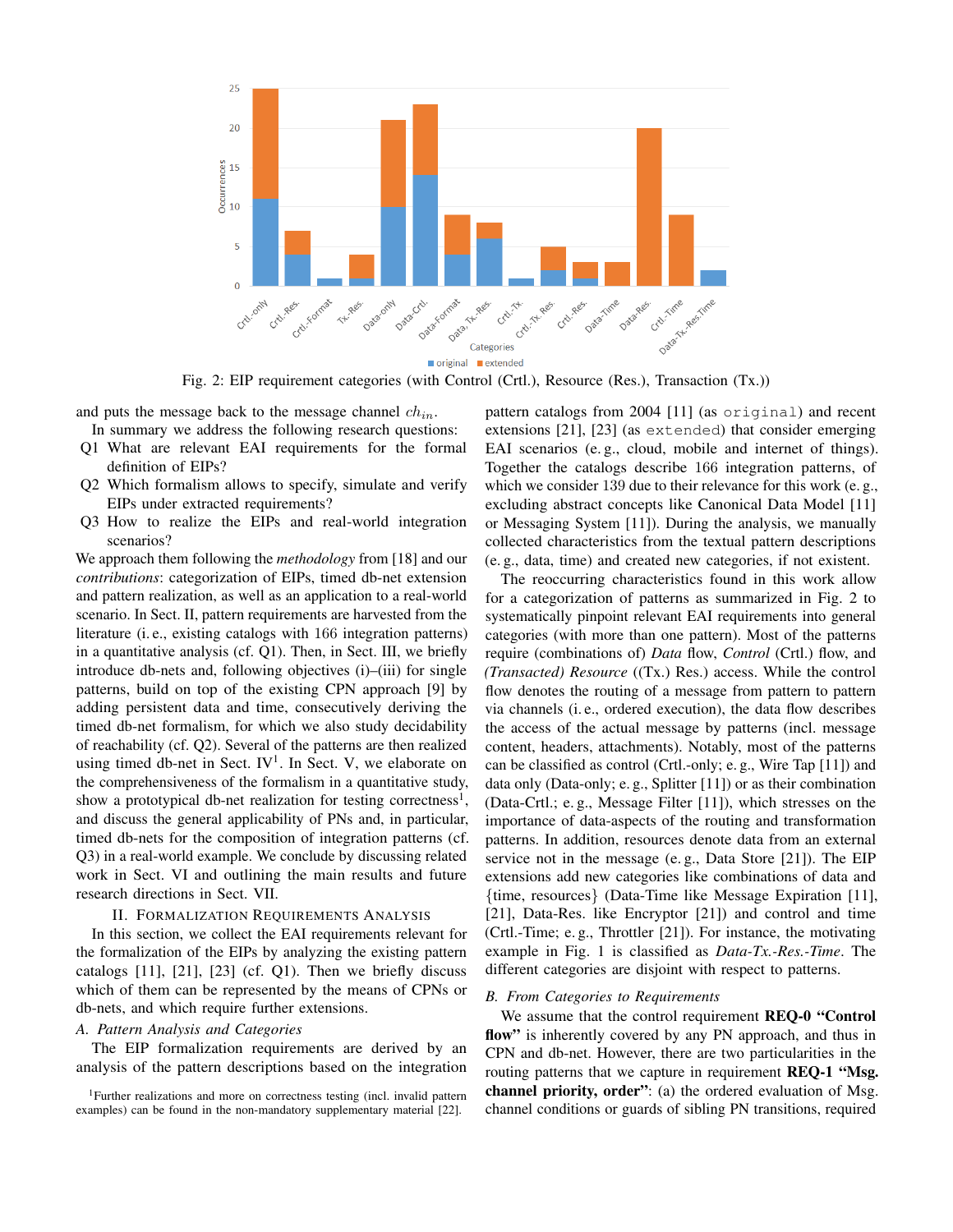TABLE I: Formalization Requirements (covered  $\sqrt{ }$ , partially ( $\sqrt{ }$ ), not -)

| Ю       | Requirement                                           | <b>CPN</b>   | db-net |
|---------|-------------------------------------------------------|--------------|--------|
| $REO-0$ | Control flow (pipes and filter)                       |              |        |
| REO-1   | (a) Msg. channel <b>priority</b>                      |              |        |
|         | (b) Msg. channel distribution                         |              |        |
| REO-2   | <b>Data, format</b> incl. message proto-              | $(\sqrt{2})$ |        |
|         | col with encoding, security                           |              |        |
| REO-3   | (a) <b>Timeout</b> on message, operation              |              |        |
|         | (b) <b>Expiry date</b> on message                     |              |        |
|         | (c) <b>Delay</b> of message, operation                |              |        |
|         | (d) Msg./time ratio                                   |              |        |
| REO-4   | (a) CRUD operations on (external)                     |              |        |
|         | resources<br>(b) <b>Transaction semantics</b> on (ex- |              |        |
|         | ternal) resources (incl. roll-back)                   |              |        |
| REO-5   | <b>Exceptions, compensation</b> similar               |              |        |
|         | to roll-back in REO-4                                 |              |        |

for the Content-based Router pattern, (b) the enablement or firing of a PN transition according to a ratio for the realization of a Load Balancer [21]. In both cases, neither execution priorities nor ratios are trivially in CPN or db-net.

Furthermore, there are 77 patterns in the catalogs with data and 10 with message format aspects, which require an expressive CPN token representation (e. g., for encodings, security, complex message protocols), for which we add a second requirement REQ-2 "data, format" that has to allow for the formal analysis of the data. Although CPNs and dbnets have to be severely restricted (e. g., finite color domains, pre-defined number of elements) for that, db-nets promise a relational representation that can be formally analyzed [17].

We capture the 11 patterns with time-related requirements as REQ-3 "time": (a) Timeout: numerical representation of fixed, relative time (i. e., no global time); (b) Expiry date: discrete point in time according to a global time (i. e., based on existing message content); (c) Delay: numerical, fixed value time to wait or pause until continued: e. g., often used in a redelivery policy (d) Message/time ratio: number of messages that are sent during a period of time. Consequently, a quantified, fixed time delay or duration semantics is required.

The 49 patterns with resources REQ-4 "(external) resources" require: (a) create, retrieve, update, delete (CRUD) access to external services or resources, and (b) transaction semantics on a pattern level. Similarly, exception semantics are present in 28 patterns as REQ-5 "exceptions", which require compensations and other post-error actions. Consequently, a PN definition that allows for reasoning over these timing and structured (persistent) data access is required.

# *C. Requirements Summary*

Table I summarizes the formalization requirements for timed db-nets by setting the coverage of the CPN [9] and dbnet [17] approaches into context. While CPNs provide a solid foundation for control (cf. REQ-0) and a simple data flow representation (cf. REQ-2), db-nets extend it towards more complex data structures — message protocols in our case (cf. REQ2), and add CRUD operations (cf. REQ-4(a)), transactional semantics (cf. REQ-4(b)), and exception handling (cf. REQ-5), suitable for working with external, transactional resources. In CPNs, message channel distributions cannot be represented and priorities require explicit modeling, leading to complex



Fig. 3: Db-net layers (similar to [17])

models. In this work we build upon the CPN approach by subsequently defining timed db-nets in Sect. III for the timerelated requirements (cf.  $REQ-3(a)$ –(d)) and provide (less complex) realizations for message channel priority execution  $(cf. REQ-1(a))$  and load balancing  $(cf. REQ-4(b))$  in Sect. IV.

### III. INTEGRATION PATTERN FORMALIZATION

We recall db-nets [17] and extend them with time, consequently deriving a new formalism called timed db-nets. We then consider the formal analysis of timed db-nets (cf. Q2).

# *A. Db-net: Data, transacted resources and compensation*

In the context of extending classical Petri nets with complex data, there are plenty of works that go beyond CPNs: data nets [14] and  $\nu$ -nets [24], Petri nets with nested terms [26], nested relations [10] and XML documents [4]. While all of the approaches treat data subsidiary to the control-flow dimension, the EIPs require data elements attached to tokens being connected to each other by global data models (cf. Sect. II). Consequently, they do not allow for reasoning on persistent, relational data (assuming tree and graph structured formats like XML can be represented by database relations [19]).

Db-net. The recent work on db-nets [17] strives to achieve this by combining CPNs with relational databases, separating the (database) persistence layer  $P$  from the PN control layer  $\mathcal N$  as illustrated in Fig. 3. This is realized by an intermediate data logic layer  $P$  that mediates between the two by supporting the control layer with queries and database operations (e.g., trigger, update, read, bind). We select db-nets (see Def. 1) as a foundation of timed db-nets due to their ability to represent relational data (cf. REQ-2: "data", "format"), and the built-in support for transactional CRUD operations (cf. REQ-4) as well as exception handling that require compensations (cf. REQ-5). Moreover, since db-nets are based on CPNs, it is possible to leverage existing simulation techniques of the latter [17].

*Definition 1 ([17]):* A *db-net* is a tuple  $\langle \mathfrak{D}, \mathcal{P}, \mathcal{L}, \mathcal{N} \rangle$ , where:

- $\mathcal{D}$  is a type domain a finite set of data types  $D =$  $\langle \Delta_D, \Gamma_D \rangle$ , with the value domain  $\Delta_D$  and a finite set of predicate symbols  $\Gamma_D$ .
- P is a  $\mathcal{D}$ -typed **persistence layer**, i.e., a pair  $\langle \mathcal{R}, E \rangle$ , where  $\mathcal R$  is a  $\mathfrak D$ -typed database schema, and E is a finite set of first-order FO( $\mathfrak{D}$ ) constraints over  $\mathcal{R}$ .
- $\mathcal L$  is a  $\mathfrak D$ -typed **data logic layer** over  $\mathcal P$ , i.e., a pair  $\langle Q, A \rangle$ , where Q is a finite set of FO( $\mathfrak{D}$ ) queries over P, and A is a finite set of actions over P.
- N is a  $\mathfrak{D}$ -typed control layer  $\mathcal{L}$ , i.e., a tuple  $(P, T, F_{in}, F_{in})$  $F_{out}$ , color, query, quard, action), where: *(i)*  $P =$  $P_c \oplus P_v$  is a finite set of places partitioned into control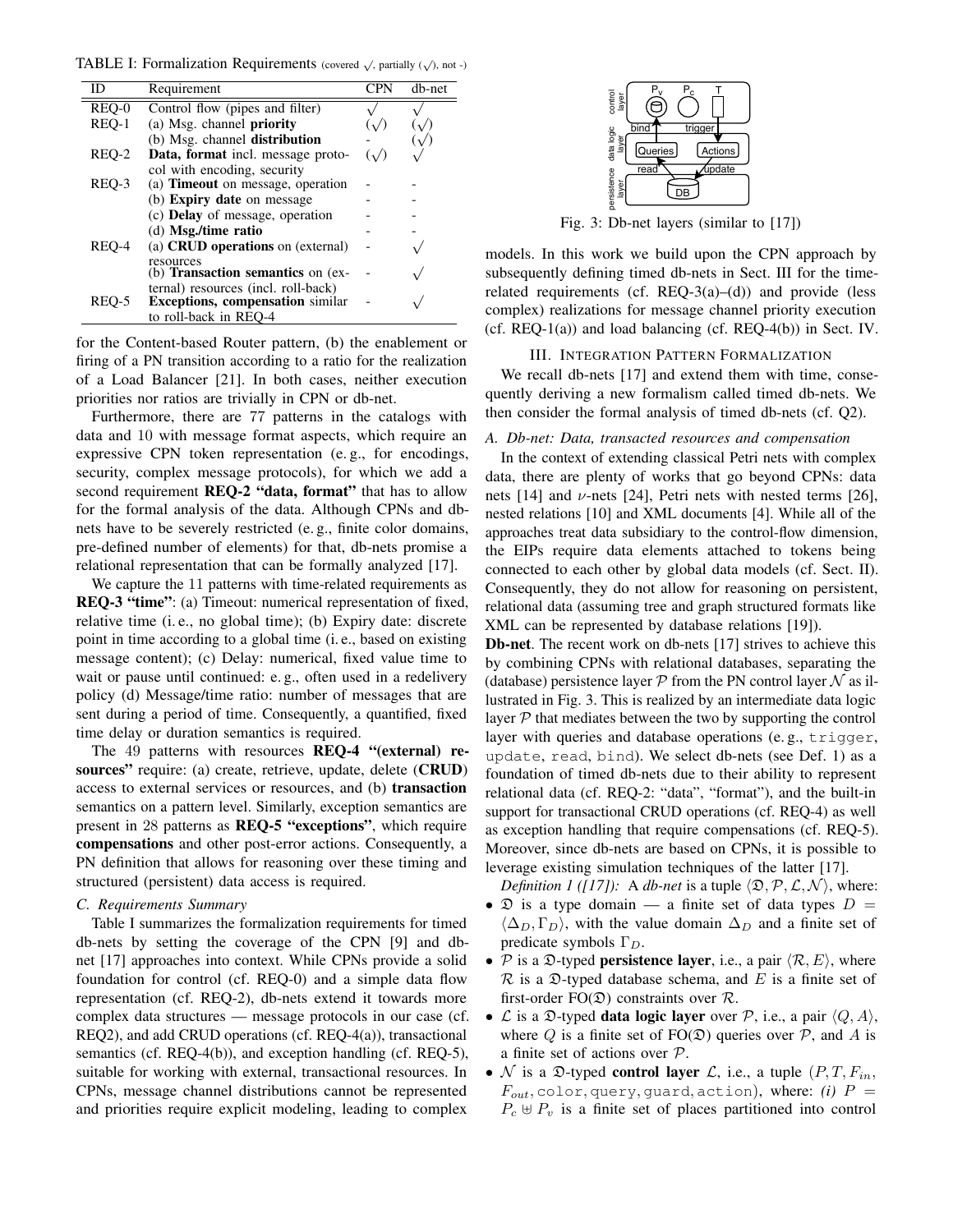places  $P_c$  and view places  $P_v$ , *(ii)*  $T$  is a finite set of transitions, *(iii)*  $F_{in}$  is an input flow from P to T, a normal output flow  $F_{out}$  and a roll-back flow *(iv)*  $F_{out}$  and  $F_{rb}$ are respectively an output and roll-back flow from  $T$  to  $P_c$  $(v)$  color is a color assignment over P (mapping P to a Cartesian product of data types), *(vi)* query is a query assignment from  $P_v$  to  $Q$  (mapping the results of  $Q$  as tokens of  $P_v$ ), *(vii)* guard is a transition guard assignment over  $T$  (mapping each transition to a formula over its input inscriptions), and *(viii)* action is an action assignment from  $T$  to  $A$  (mapping some transitions to actions triggering updates over the persistence layer).  $\Box$ 

Input and output/roll-back flows contain inscriptions that match the components of colored tokens present in the input and output/roll-back places of a transition. Such inscriptions consist of tuples of (typed) variables, which can then be mentioned in the transition guard, and also in the action assignment (to bind the updates induced by the action to the values chosen to match the inscriptions). Given a transition  $t$ , we denote by  $InVars(t)$  the set of variables mentioned in its input flows, by  $OutVars(t)$  the set of variables mentioned in its output flows, and by  $OutVars(t)$  the set of variables occurring in the action assignment of  $t$  (if any). Fresh variables  $FreshVars(t) = OutVars(t) \setminus InVars(t)$  denote those output variables that do not match any corresponding input variables, and are consequently interpreted as external inputs.

Thereby the control layer can be seen as a CPN extended with database queries, assigned to special view places, and special database update operations attached to transitions. The data logic layer binds and then executes the queries and actions on the persistence layer. The terms message and (db-net, CPN) token will be used synonymously hereinafter.

Db-net execution semantics. Briefly, the execution semantics of a db-net in Def. 1 accounts for the progression of a database instance compliant with the persistence layer  $P$  and the evolution of a marking over the control layer  $N$ , mediated by the data logic layer  $\mathcal{L}$ . While the marking over the control layer determines the transitions to be fired, it triggers updates of the database instance. In particular, the distributed tokens have to carry data compatible with the color of the places and the marking of a view place  $P_v$  must correspond to the associated queries over the underlying database instance. The markings follow the active domain semantics of database systems (i. e., D-active domain, with  $D \in \mathcal{D}$  [17]. Furthermore, the db-net persistence and control layers are stateful. During the execution, in each moment (called *snapshot*) the persistence layer is associated to a database instance  $I$ , and the control layer is associated to a marking m aligned with  $I$  via query (for what concerns the content of view places). The corresponding snapshot is then simply the pair  $\langle I, m \rangle$ .

Similar to CPNs, the firing of a transition  $t$  in a snapshot is defined by a binding that maps the value domains of the different layers, if several properties are guaranteed, e. g., the guard attached to  $t$  is satisfied. This enables the transition, which then has the following effects: all matching tokens in control places  $P_c$  are consumed; then the action instance

action — induced by the firing — is applied on the current database instance in an atomic transaction (and rolled-back, if not successful); and accordingly, tokens on output places  $F_{out}$ or roll-back places  $F_{rb}$  (i.e., those connected via roll-back flow) are produced. Details are given in [17].

All in all, the complete execution semantics of a db-net is captured by an infinite-state transition systems where each transition represents the firing of a transition in the control layer of the net with a given binding, and each state is a snapshot. Notice that, due to the presence of unbounded colors and of the underlying persistence layer, the transition system may contain infinitely many different states even if the control layer is bounded in the classical Petri net sense. However, this infinity can be tamed using faithful abstraction techniques [17]. Example. The aggregator in Fig. 1 requires a view place  $ch_p$  (denoted by  $\overline{\Theta}$ ) for storing and updating the message sequences as well as roll-back arc  $(T2, ch_{in})$  to manage compensation tasks (represented as  $\leftrightarrow$ ). The graphical notation is in line with [17].

Notably, the db-net definition and execution semantics do not address timing or ordering aspects. Hence, we subsequently extend db-nets accordingly or find suitable realizations.

# *B. Extending db-nets with time*

While the implicit temporal support in PNs (i. e., adding places representing the current time) is rather cumbersome [27], the temporal semantics of adding timestamps to tokens [27], timed places [25], arcs [13] and transitions [31] are well studied and naturally capture different treatments of time in dynamic systems. The temporal requirements in REQ-3 demand a quantified, fixed or discrete time representation by timed transitions or places, representing the delay induced by a transition firing. This is currently missing in db-nets. So, in the spectrum of timed extensions to PNs, we extend the db-net control layer  $\mathcal N$  with a temporal semantics that has two advantages: it captures the aforementioned requirements, and at the same time it is well-behaved in terms of formal analysis.

We start by explaining the intuition behind the approach, and then provide the corresponding formalization. We assume that there is a global, continuous notion of time. The firing of a transition is instantaneous, but can only occur in certain moments of time, while it is inhibited in others, even in presence of the required input tokens. Every *control token*, that is, token assigned to a control place, carries a (local) *age*, indicating how much time the token is spending in that control place. This means that when a token enters into a place, it is assigned an age of 0. The age then increments as the time flows and the token stays put in the same place. View places continuously access the underlying persistence layer, and consequently their (virtual) tokens do not age. Each transition is assigned to a pair of non-negative (possibly identical) rational numbers, respectively describing the minimum and maximum age that input tokens should have when they are used to fire the transition. Thus, such numbers identify a relative time window that delays the possibility of firing.

*Definition 2:* A *timed db-net* is a tuple  $\langle \mathfrak{D}, \mathcal{P}, \mathcal{L}, \mathcal{N}, \tau \rangle$ where  $\langle \mathfrak{D}, \mathcal{P}, \mathcal{L}, \mathcal{N} \rangle$  is a db-net whose control layer N contains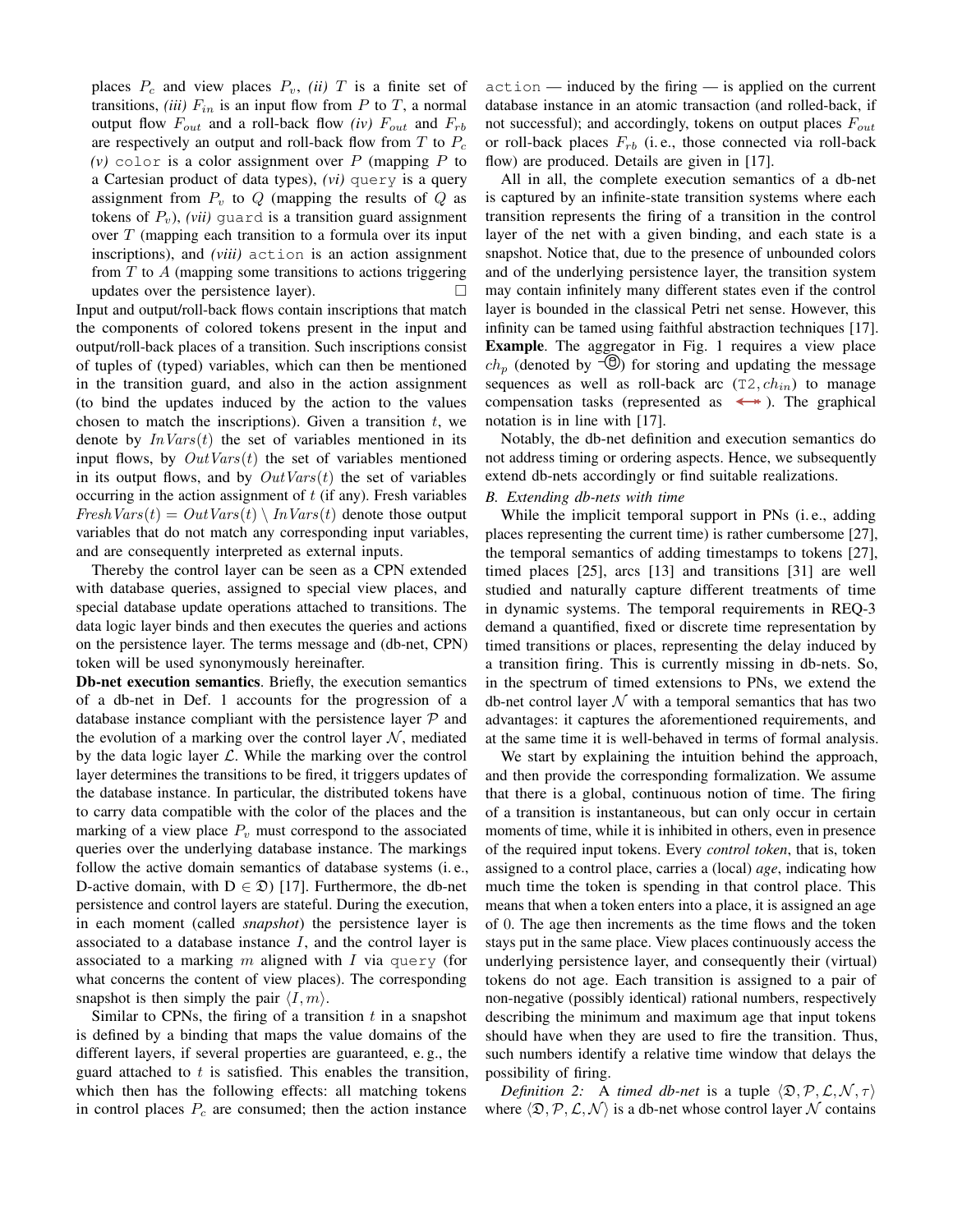a set T of transitions and  $\tau : T \to \mathbb{Q}^{\geq 0} \times (\mathbb{Q}^{\geq 0} \cup {\infty})$  is a *timed transition function* that maps each transition  $t \in T$  to a pair of values  $\tau(t) = \langle v_1, v_2 \rangle$ , such that: *(i)*  $v_1$  is a non-negative rational number; *(ii)*  $v_2$  is either a non-negative rational number, or the special constant  $\infty$ ; *(iii)* either  $v_2 = \infty$ , or  $v_1 \le v_2$ .  $\Box$ The default choice for  $\tau$  is to map transitions to the pair  $\langle 0, \infty \rangle$ , which correspond to a standard db-net transition.

Given a transition  $t$ , we adopt the following graphical conventions: *(i)* if  $\tau(t) = \langle 0, \infty \rangle$ , then no temporal label is shown for t; *(ii)* if  $\tau(t)$  is of the form  $\langle v, v \rangle$ , we attach label "[v]" to t; *(iii)* if  $\tau(t)$  is of the form  $\langle v_1, v_2 \rangle$  with  $v_1 \neq v_2$ , we attach label "[ $v_1, v_2$ ]" to t.

Example. The aggregator in Fig. 1 defines a timed transition T3, that can be fired precisely after 30 time units (here seconds) from the moment when a new sequence seq has been created. Upon firing, T3 enables the Aggregate transition, by updating the sequence's status on the database to expired using the TimeoutSeq action.

Timed db-net execution semantics. The execution semantics of timed db-nets builds upon the one for standard db-nets. The management of bindings, guards, and database updates via actions, is kept unaltered, while additional conditions on the flow of time and the temporal enablement of transitions considering delays have to be properly tackled. On the one hand, as customary in temporal extensions of Petri nets, we account for the flow of time by indicating that a given amount of time is passing while the net is not firing any transition. This results in incrementing the delay of tokens accordingly. On the other hand, the enablement of transitions has to be revised by checking whether the ages of tokens that the transition intends to consume match the delay window attached to the transition.

Technically, we proceed as follows. We introduce a special domain  $A$  in  $D$  capturing the age of tokens. We assume that *every* control place  $p$  is typed with a color that contains, as a last component, A. Consequently, a marking now has also to assign an age to each token. In addition, we also assume that all arc inscriptions carry the age of matching tokens.

With this intuition at hand, we reconstruct the formal definition of enablement and firing given in [17], as follows (see in particular the last two conditions).

*Definition 3 (Transition Enablement):* Let B be a timed db-net  $\langle \mathfrak{D}, \mathcal{P}, \mathcal{L}, \mathcal{N}, \tau \rangle$ , and t a transition in N with  $\tau(t) =$  $\langle v_1, v_2 \rangle$ . Furthermore, let  $\sigma$  be a binding for t, i.e., a substitution  $\sigma$ :  $Vars(t) \rightarrow \Delta_{\mathfrak{D}}$ , where  $Vars(t) = Inv(s(t) \cup$  $OutVars(t)$ . A transition  $t \in T$  is *enabled* in a B-snapshot  $\langle I, m \rangle$  with binding  $\sigma$ , if:

- For every place  $p \in \mathcal{P}$ ,  $m(p)$  provides enough tokens matching those required by inscription  $w = F_{in}(\langle p, t \rangle)$ , once w is grounded by  $\sigma$ , i.e.,  $\sigma^{\oplus}(w) \subseteq m(p)$ ;
- The instantiated guard  $\text{quard}(t)\sigma$  evaluates to true.
- $\sigma$  is injective over Fresh Vars(t), thus guaranteeing that fresh variables are assigned to pairwise distinct values of σ, and for every fresh variable  $v \in$  Fresh Vars(t),  $\sigma(v) \notin$  $(Adom_{\text{type}(v)}(I) \cup Adom_{\text{type}(v)}(m))$ .<sup>2</sup>

<sup>2</sup>Adom<sub>D</sub>(X) is the set of values of type D explicitly contained in X.

• For each age variable  $y \in OutVars(t)$ , we have that  $\sigma(y) =$ 0 (i.e., newly produced tokens get an age of 0).  $\Box$ 

Thanks to the fact that ages of tokens are properly checked and updated by the transition binding when defining enablement, we have that the definition of firing for timed db-nets is *identical* to that of standard db-nets.

*Definition 4 (Transition Firing [17]):* Let B be a timed db-net  $\langle \mathfrak{D}, \mathcal{P}, \mathcal{L}, \mathcal{N}\tau \rangle$ , and  $s_1 = \langle I_1, m_1 \rangle$ ,  $s_2 = \langle I_2, m_2 \rangle$  be two B-snapshots. Fix a transition t of N and a binding  $\sigma$ such that t is enabled in  $s_1$  with  $\sigma$  (cf. Def. 3). Let  $I_3 =$  $apply(action_{\sigma}(t), I_1)$  be the database instance resulting from the application of the action attached to  $t$  on database instance  $I_1$  with binding  $\sigma$  for the action parameters. For a control place p, let  $w_{in}(p, t) = F_{in}(\langle p, t \rangle)$ , and  $w_{out}(p, t) = F_{out}(\langle p, t \rangle)$  if  $I_3$  is compliant with P, or  $w_{out}(p, t) = F_{rb}(\langle p, t \rangle)$  otherwise. We say that *t fires* in  $s_1$  with binding  $\sigma$  producing  $s_2$ , written  $s_1[t, \sigma \rangle s_2$ , if:

- if  $I_3$  is compliant with P, then  $I_2=I_3$ , otherwise  $I_2=I_1$ ;
- for each control place p,  $m_2$  corresponds to  $m_1$  with the following changes:  $\sigma^{\oplus}(w_{in}(p, t))$  tokens are removed from p, and  $\sigma^{\oplus}(w_{out}(p, t))$  are added to p. In formulae:  $m_2(p_c)$  =  $(m_1(p_c) - \sigma^{\oplus}(w_{in}(p, t))) + \sigma^{\oplus}(w_{out}(p, t))$

The execution semantics of a timed db-net then follows the standard construction, modulo two refined aspects. First, the original (non-timed) definition of enablement in [17] is substituted with its refined version in Def. 3. Second, when constructing the transition system, we also add the (infinitely many) transitions dealing with the flow of time. This is done by simply imposing that every B-snapshot  $\langle I, m \rangle$  is connected to every *B*-snapshot of the form  $\langle I', m' \rangle$  where  $I' = I$  (i.e., the database instances are identical) and  $m'$  is identical to m but for the ages of tokens, which all get increased by the same, fixed amount  $x \in \mathbb{Q}$  of time.

In the following, given two  $B$ -snapshots  $s$  and  $s'$ , we write  $s \rightarrow s'$  if there exists a direct transition from s to s' in the transition system that captures the execution semantics of B starting from a given initial snapshot  $s_0$ . We also write  $s \stackrel{*}{\rightarrow} s'$ if there is a sequence of transitions leading from  $s$  to  $s'$ .

Example. To finish the aggregator definition, when the persisted sequence in the aggregator is complete or the sequence times out, then the enabled Aggregate transition fires by reading the sequence number seq and snapshot of the sequences' messages, and moving an aggregate  $msg'$  to  $ch_{out}$ Notably, the Aggregate transition is invariant to which of the two causes led to the completion of the sequence.

# *C. Checking Reachability over Timed Db-nets*

Checking fundamental correctness properties such as *safety/reachability* is of particular importance for timed db-nets, in the light of the subsequent discussion in Sect. V-B on reachable goal states. We consider here, in particular, the following relevant REACH-TEMPLATE problem:

**Input:** *(i)* a timed db-net B with set  $P_c$  of control places, *(ii)* an initial B-snapshot  $s_0$ , *(iii)* a set  $P_{empty} \subseteq P_c$  of *empty control places, (iv)* a set  $P_{\text{filled}} \subseteq P_c$  of *nonempty control places* such that  $P_{empty} \cap P_{filled} = \emptyset$ .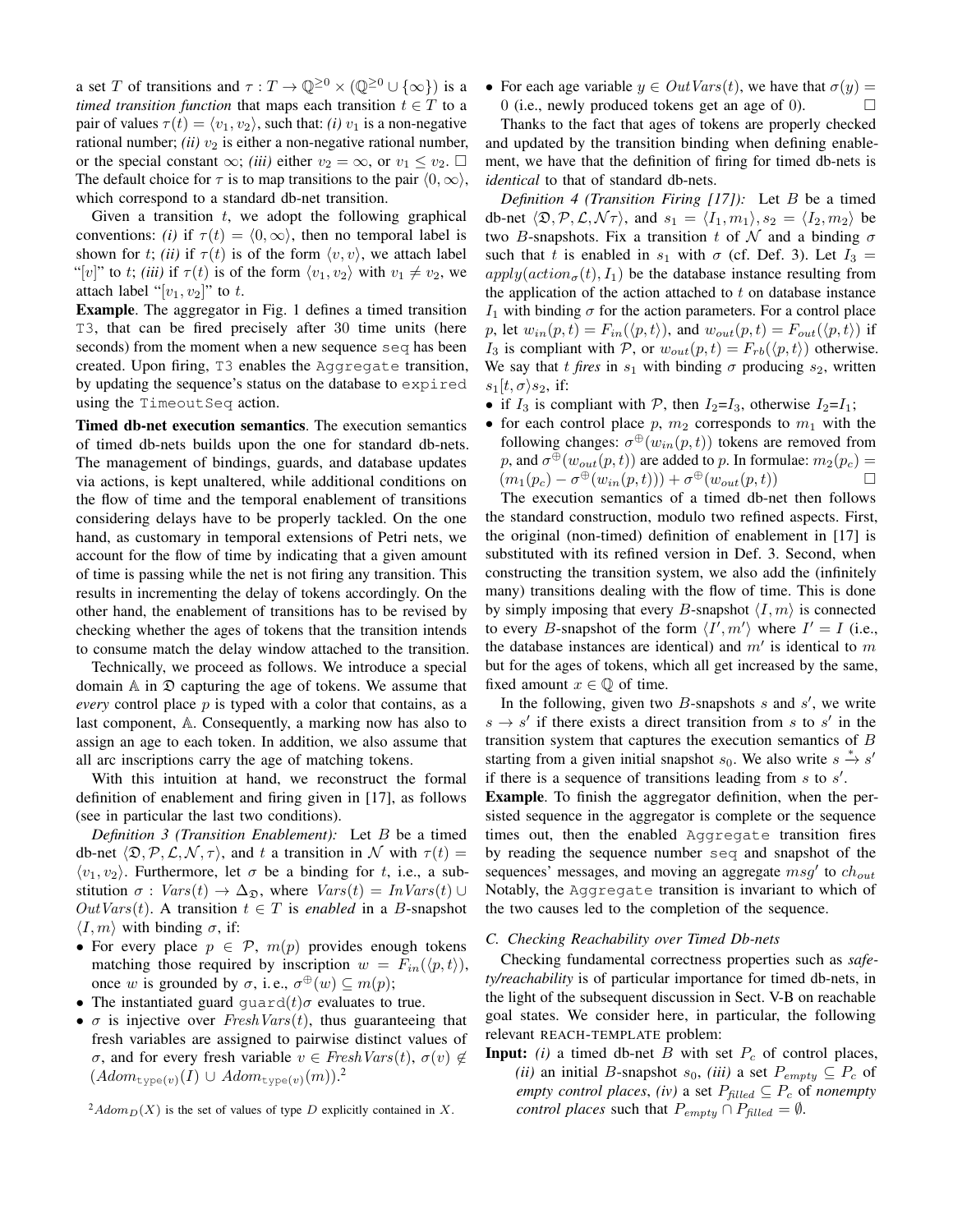**Output:** *yes* if and only if there exists a finite sequence of *B*-snapshots of the form  $s_0 \to \ldots \to s_n = \langle I_n, m_n \rangle$  such that for every place  $p_e \in P_{empty}$ , we have  $|m_n(p_e)| = 0$ , and for every place  $p_f \in P_{filled}$ , we have  $|m_n(p_f)| > 0$ .

The possibility of checking some places to be empty in the target snapshot is especially relevant in the presence of timed transitions, in particular to require that they do not contain "old" tokens that were not consumed during the corresponding delay window. For example, by considering transition T3 in Fig. 1, asking for the  $ch<sub>timer</sub>$  place to be empty guarantees that T3 indeed triggered whenever enabled.

Since timed db-nets build upon db-nets, reachability is highly undecidable, even for nets that do not employ timed transitions, have empty data logic and persistence layers, and only employ simple string colors. As pointed out in [17], this setting is in fact already expressive enough to capture  $\nu$ -nets [14], [24], for which reachability is undecidable. Similar undecidability results can be obtained by restricting even more the control layer, but allowing for the insertion and deletion of arbitrarily many tuples in the underlying persistence layer.

However, when controlling the size of information maintained by the control and persistence layers in each single snapshot, reachability and also more sophisticated forms of temporal model checking become decidable for db-nets using string and real data types. In particular, decidability is obtained for db-nets that enjoy the three different types of boundedness. A db-net B with initial snapshot  $s_0$  is:

- width-bounded if there is  $b \in \mathbb{N}$  s.t., for every *B*-snapshot  $\langle I, m \rangle$ , if  $s_0 \stackrel{*}{\rightarrow} \langle I, m \rangle$ , then the number of values assigned by  $m$  to the places of  $B$  is bounded by  $b$ ;
- depth-bounded if there is  $b \in \mathbb{N}$  s.t., for every B-snapshot  $\langle I, m \rangle$ , if  $s_0 \stackrel{*}{\rightarrow} \langle I, m \rangle$ , then the number of tokens assigned by  $m$  to the places of  $B$  is bounded by  $b$ ;
- state-bounded if there is  $b \in \mathbb{N}$  s.t., for every B-snapshot  $\langle I, m \rangle$ , if  $s_0 \stackrel{*}{\rightarrow} \langle I, m \rangle$ , we have  $|\bigcup_{D \in \mathfrak{D}} \text{Adom}_D(I)| \leq b$ . We say that a (timed) db-net is *bounded* if it is at once width-, depth-, and state-bounded.

Note that the decidability of reachability for bounded db-nets does not imply decidability of reachability for bounded timed db-nets. In fact, ages in timed db-nets are subject to arithmetic operations that are not tackled in db-nets. However, we can prove decidability by resorting to a *separation* argument: the two dimensions of infinity respectively related to the infinity of the data domains and of the flow of time can in fact be tamed orthogonally to each other. In particular, we get the following.

*Theorem 1:* The REACH-TEMPLATE problem is decidable for bounded timed db-nets with initial snapshot.

*Proof 1 (Proof sketch):* Consider a bounded timed db-net B with initial snapshot  $s_0$ , empty control places  $P_{empty}$ , and filled control places  $P_{filled}$ . Using the faithful data abstraction techniques presented in [17, Thm 2], one obtains a corresponding timed db-net  $B'$  enjoying two key properties. First,  $B'$  is bisimilar to  $B$ , with a data-aware notion of bisimulation that takes into account both the temporal dynamics induced by the net, as well as the correspondence between data elements. Such a notion of bisimulation captures reachability as defined above, and

consequently REACH-TEMPLATE( $B,s_0,P_{empty},P_{filled}$ ) returns *yes* if and only if REACH-TEMPLATE( $B', s_0, \overline{P}_{empty}, P_{filled}$ ) does so. Second, the only source of infinity, when characterizing the execution semantics of  $B'$ , comes from the temporal aspects, and in particular the unboundedness of token ages. This means that  $B'$  can be considered as a "standard" temporal variant of a CPN with bounded colors that, in turn, boils down to a temporal variant of (uncolored) PN. In particular, one can easily see that  $B'$  corresponds to a special class of bounded ATPN [13], where whenever B' contains a transition t with  $\tau(t) = \langle v_1, v_2 \rangle$ , its corresponding ATPN labels each arc entering  $t$  with interval  $[v_1, v_2]$ . Consequently, the infinity of  $B'$  can be tamed using standard techniques known for bounded ATPNs, which indeed enjoy decidability of reachability [6], [1].  $\Box$ 

# IV. PATTERN REALIZATIONS

A pattern realization denotes a representation of a pattern in timed db-net (e. g., the aggregator in Fig. 1). In this section, we discuss pattern realizations for requirements REQ-1 (a)+(b) from Sect. II followed by realizations of those patterns required in the case study in Sect. V-C.

### *A. Patterns with Msg. Channel Ordering*

The realization of a Content-based Router [11] with conditions  $cond_A$ ,  $cond_B$  that have to be evaluated strictly in-order  $(cf. REQ-1(a))$  is shown in Fig. 4(a). Although the router could be realized more elegantly by using priority functions similar to [30], we explicitly realized them with pair-wise negated timed db-net transition guards: first  $cond_A$  is evaluated and the message moved to  $ch_2$ , if it matches, else its negation is chosen. In case the latter matches, the second condition is checked, and then its negation, and so on. When non of the pairs alone matches, a non-guarded default transition fires (not shown). This explicit realization covers the router's semantics, however, requires  $(k \times 2) + 1$  transitions (i.e., condition, negation, and only one default), with the number of conditions  $k$ .

Similarly, the load balancer [21] could be realized by using stochastic PNs [30], [5] or at least an extension of the transition db-net guard definition that sample probability values from a probability distribution (e. g., [12]). While this would extend the db-net persistence layer, for the resulting net the current decidability results would no longer hold, thus making the formal verification undecidable. Hence, we decided to leverage the db-net persistence layer to represent a Balancing Ratio, as shown in Fig. 5, to persistently manage the ratios by a simple balancing scheme that uses the db-net transition guards. A message  $msg$  in channel  $ch_1$  leads to a lookup of the current ratio by the two enabled transitions  $Inc\_t_1$  and  $Inc\_t_2$  and an evaluation of their transition formulas, e.g., for  $Inc\_t_1(to_{ch_2}) := \frac{to_{ch_2}}{to_{ch_3}} \ge 0.7$ . If the formula holds, the transition fires by moving the message to its output place as well as updating the table by a sequence of  $Inc\_t.del =$  $\{NumberCh_i(x)\}\$ ,  $Inc\_t.add = \{NumberCh_i(x+1)\}\$ , and thus re-evaluating the next message on the updated state of the persistence layer. Since the existing proofs do not cover arithmetic formulas such as the increment  $x + 1$  [17], it has to be realized as incremented DB sequence.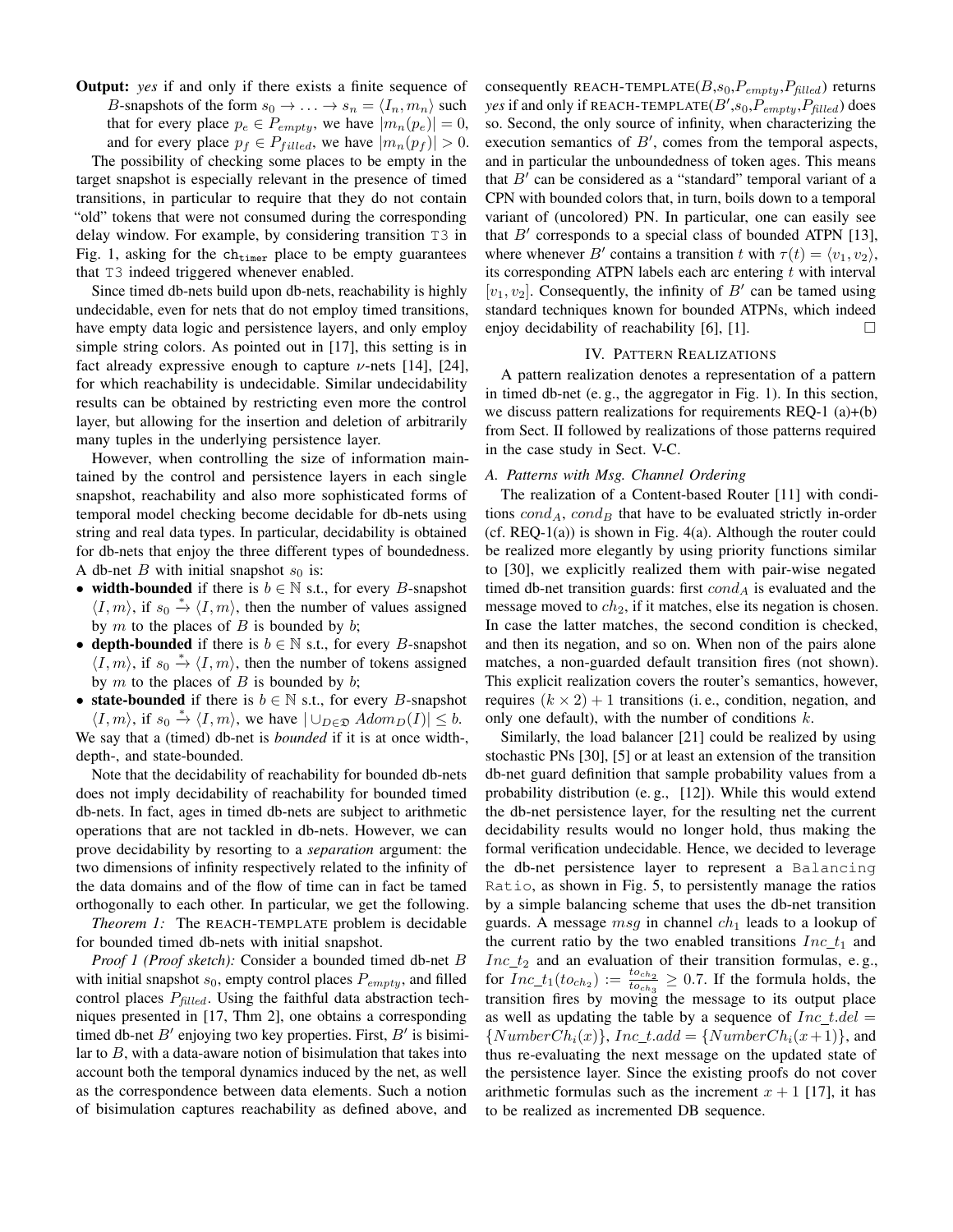

Fig. 4: Timed db-net realizations

#### $Inc\_t_1$ (toCh<sub>2</sub>) oCh3) (ch msg msg (ch<sub>2</sub>) msg msg (ch<sub>3</sub>)  $h2$ , toCh3)  $\left[\frac{io_{ch_2}}{io_{ch_3}}\right] \geq 0.7$  $< 0.7$ ]  $to_{ch}$  $\frac{10ch_2}{10ch_3}$ Inc\_t<sub>2</sub>(toCh<sub>3</sub>)  $Inc\_t_1$ .params=(x);  $Inc\_t_1$ .del={NumberCh<sub>2</sub>(x)}; Inc\_t<sub>1</sub>.add={NumberCh<sub>2</sub>(x+1)} Inc\_t<sup>2</sup> .params=(x); Inc\_t<sup>2</sup> .del={NumberCh<sup>3</sup> (x)}; Inc\_t<sub>2</sub>.add={NumberCh<sub>3</sub>(x+1)} **Balancing Ratio**  $ch_2$ : int : int ch<sub>3</sub>: int Balancing Ratio DB schema Net **Queries** Actions Fig. 5: Load Balancer

# *B. Selected Patterns and Processing Semantics*

An (iterative) Splitter [11], required for the case study, is a complex routing pattern that is able to construct new messages for each element in iterable of an incoming message  $\langle pre \rangle \langle item \rangle \langle post \rangle$  of the form  $\langle pre \rangle$   $\langle item \rangle$  $elem_i >$   $|$  with optional pre and post parts. The splitter can be realized completely in CPN as shown in Fig. 4(b). The entering message payloads in  $ch_0$  are separated into its parts: pre, post and it. While the first two are remembered during the processing, the iterable  $it$  is iteratively split into its parts *it.next* according to a criterion  $x$  and a message is created on  $ch<sub>3</sub>$  using the pre and post information.

The Content Enricher [11] in Fig. 4(c) either enriches the tokens from  $ch_0$  locally or through request-reply transitions  $t_1$ ,  $t_2$  to an external service or resource. While the stateless enriching part is in CPN, the query on a stateful resource  $ch<sub>3</sub>$ requires db-net semantics (cf. REQ-4(a,b)). In addition to the specific pattern requirements, the message processing semantics of the EIPs describes one message (or token) at a time. Since PN and db-net transitions are able to process several tokens in the inbound control place  $P_c$  (i.e., from the inbound flow  $F_{in}$  Def. 1), the transition capacity has to be restricted to one.

# *C. Discussion*

The db-net foundation implicitly covers REQs-2,4 in form of a relational formalization with database transactions. Together with the realizations of the Router, the Load Balancer (cf. REQ-1(a), (b)) and the Aggregator Fig. 1 (cf. REQs-3(a), REQ-4 and REQ-5) we showed realizations for all of the requirements from Sect. II. The expiry of tokens, depending on time information within the message, is in CPNs and db-net, when modeled as part of the token's color set and transition guards (similar to [27]). As the ratio function of the balancer, the transition timeouts (cf. REQ-3(a)) and delays (cf. REQ-3(c)) are in timed db-net. Similarly, the msg / time ratio (cf. REQ-3(d)) can be represented (cf. supplementary material [22]).

# V. EVALUATION

In this section, we quantitatively evaluate the comprehensiveness of the timed db-net realizations against the realworld integration scenarios (including pattern composition cases), show how to test the correctness of the derived EIP formalism for the requirements from Sect. II-B, and discuss their application to one of the scenarios (cf. Q3).

# *A. Comprehensiveness of timed db-net*

The comprehensiveness of timed db-nets is evaluated with respect to coverage of the patterns in the catalogs depicted in Fig. 6(a). Here we compare the applicability of the existing CPN-based formalization [9] (Current-CPN), CPNs in general (CPN (general)) and timed db-nets (timed db-net). While the formalization proposed in [9] covers only some of the EIP from [11], many more EIPs as well as the recently extended patterns can be represented by CPNs. Now, with the timed db-net formalism proposed in this work one can nearly formalize all of the EIPs. However, there are two patterns that have requirements that cannot be represented, using Petri net classes discussed in this work, without further investigation (i. e., Dynamic Router, Durable Subscriber) due to their state or transition generating requirements.

While the first analysis targeted the pattern coverage of the formalisms, we now consider their relevance by the coverage of real-world integration scenarios. For this we implemented a Content Monitor pattern [21], which allows for the analysis of the actually deployed integration scenarios, e. g., running on SAP Cloud Platform Integration (SAP CPI)<sup>3</sup>. Figure 6(b) shows the coverage of the formalisms grouped by the following integration scenario domains, taken from [21]: On-Premise to Cloud (OP2C: known as hybrid integration), Cloud to Cloud or Business Network (C2C, B2B: native cloud applications), and Device to Cloud (D2C: incl. Mobile, IoT and Personal Computing) integration. Briefly, the results show that the current approach [9] is only partially sufficient to cover the OP2C, C2C and B2B scenarios. With a more general CPN approach, more than 70% of more conventional OP2C communication patterns can be covered. The more recent and complex cloud, business network and device integration requires timed db-net to a larger extend, which covers all analyzed scenarios.

*Conclusions*. (1) timed db-net is sufficient to represent most of the EIPs; (2) place or transition generating EIPs are not covered by considered PN classes; (3) hybrid integration requires less

<sup>3</sup>SAP CPI, visisted 05/2018: https://api.sap.com/shell/integration.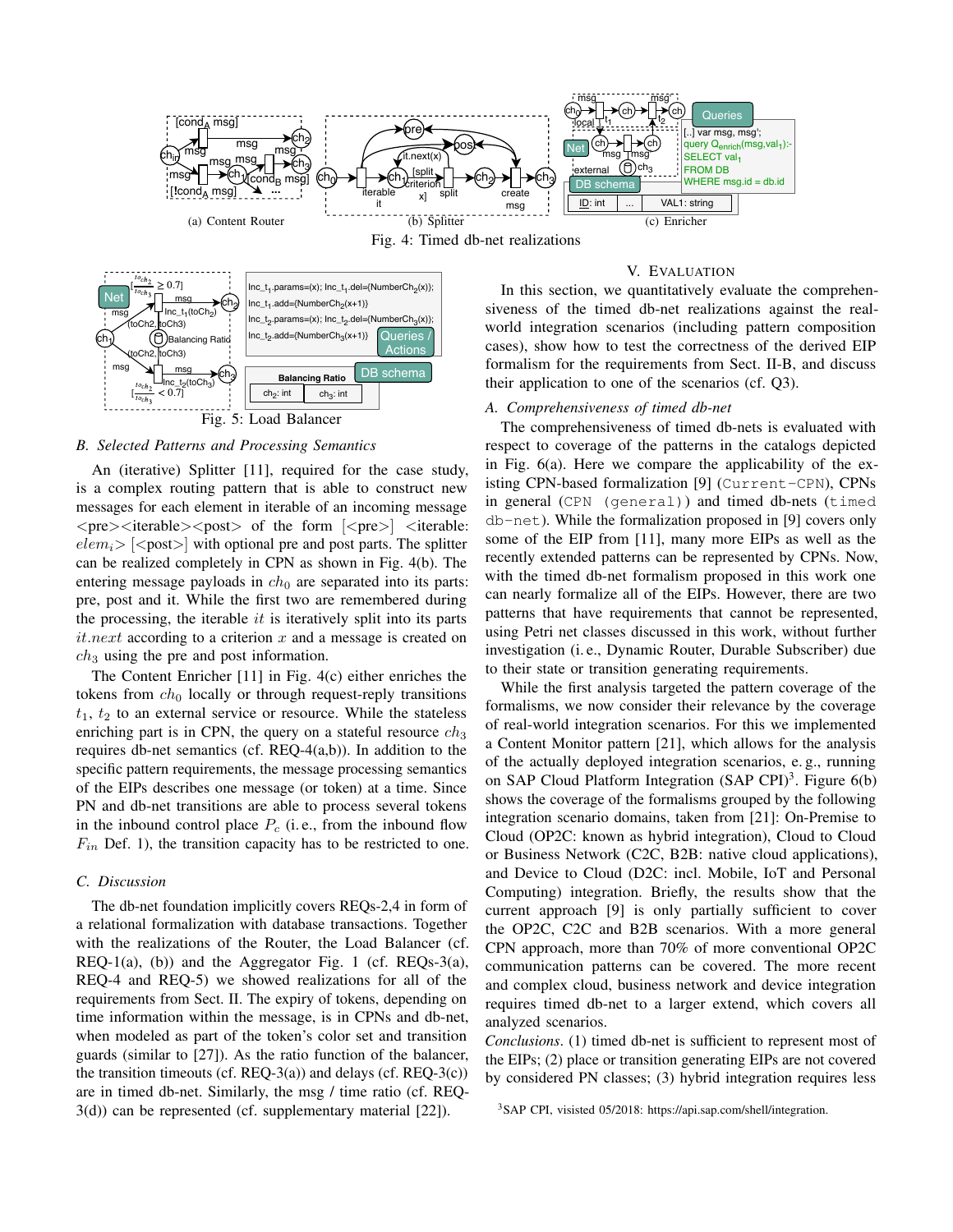

complex semantics and thus largely in CPN; (4) timed db-nets cover all of the current integration scenarios in SAP CPI.

### *B. Simulation: Pattern Correctness Testing*

With the preliminary model checking results, we prototypically implemented the db-net formalism so as to experimentally test the correctness of the pattern realizations through simulation. For this, we leverage results from Sect. III, which allow to trace the markings on the control and execution trace on the persistence layer to decide on the correctness of the realized pattern. This is due to the timed db-net execution semantics (cf. Def. 4) producing several B-snapshots  $s_1, ..., s_n$ during the execution of the pattern from an input B-snapshot  $s_1 = \langle I_1, m_1 \rangle$  with database instance  $s_n = \langle I_n, m_n \rangle$  to a final snapshot  $s_n$ , denoted by  $s_1[t, \sigma \rangle s_2, \ldots, s_i[t, \sigma \rangle s_n$ , with transition  $t \in T$  and binding  $\sigma$ . In case of a database instance  $I_i$  is not compliant with  $P$ , then the execution stops and leaves the timed db-net in an intermediate state  $I_i = I_{i-1}$ , otherwise  $I_n$  is a valid final state. When considering the pattern's inner workings as unknown, with the data exchanged through input  $ch_1, ..., ch_i$ , output  $ch_{n-m}, ..., ch_n$ , and intermediate places  $ch_j$ in  $N$ , together with the corresponding database instances  $I_1, ..., I_i, I_{n-m}, ..., I_n$ , and  $I_j$ , the control and data flows can be validated, by checking whether the pattern model produces a correct sequence of firing leading to B-snapshot with the correct final database instance and marking.

Prototype. To perform simulation, we developed prototypical modeling and simulation extensions for CPN Tools v4.0. As compared to other PN tools like Renew v2.5 (cf. Renew, visited 07/2018: http://www.renew.de/), CPN tools supports third-party extensions that can address the persistence and data logic layers of db-nets. Moreover, CPN Tools handles sophisticated simulation tasks over models that use the deployed extensions. To support db-nets, our extension supports view places, SQL queries and actions, and realizes the full execution semantics of db-nets on top of a PostgreSQL database.

Simulation. Due to space constraints, we illustrate the correctness testing of the aggregator pattern realization in Fig. 1 through simulation in our CPN Tool extension, shown in Fig. 7 (available for download: https://bit.ly/2tZxZ1x). Note that the timed completion condition is neglected due to differing temporal semantics in the tool. For the simu-



Fig. 7: Aggregator simulation (as CPN Tool extension)

lation, we added a table Test\_Messages with four test messages, i.e.,  $\{(1, 1, 'text-1'), (2, 2, 'text-2'),$  $(3, 1, 'text-3'), (4, 2, 'text-4'), withids from 1-$ 4, two sequences {1, 2} and a textual payload. The completion condition is configured to aggregate after two messages of the same sequence and the aggregation function concatenates the message payloads separated by '|'. The expected result in the output place CH\_out for the first sequence is one message with both payloads aggregated  $(1, 'text-3|text-1')$ .

Now, when establishing a connection to the database and to the CPN tools extension server, the data from the connected database tables are queried and the net is initialized with the data from the database in form of tokens. Thereby, enabled transitions are highlighted by a green frame, indicating that they are ready to fire. When the transition is fired, the token is moved and the database state is read or updated accordingly, which potentially enables further transitions. With that, we simulated the aggregator realization in Fig. 7 for the two test sequences, until one sequence was complete, resulting to the expected outcome in CH\_out and the database.

*Conclusions*. (5) The CPN Tools extension allows for EIP simulation and correctness testing; (6) model checking imple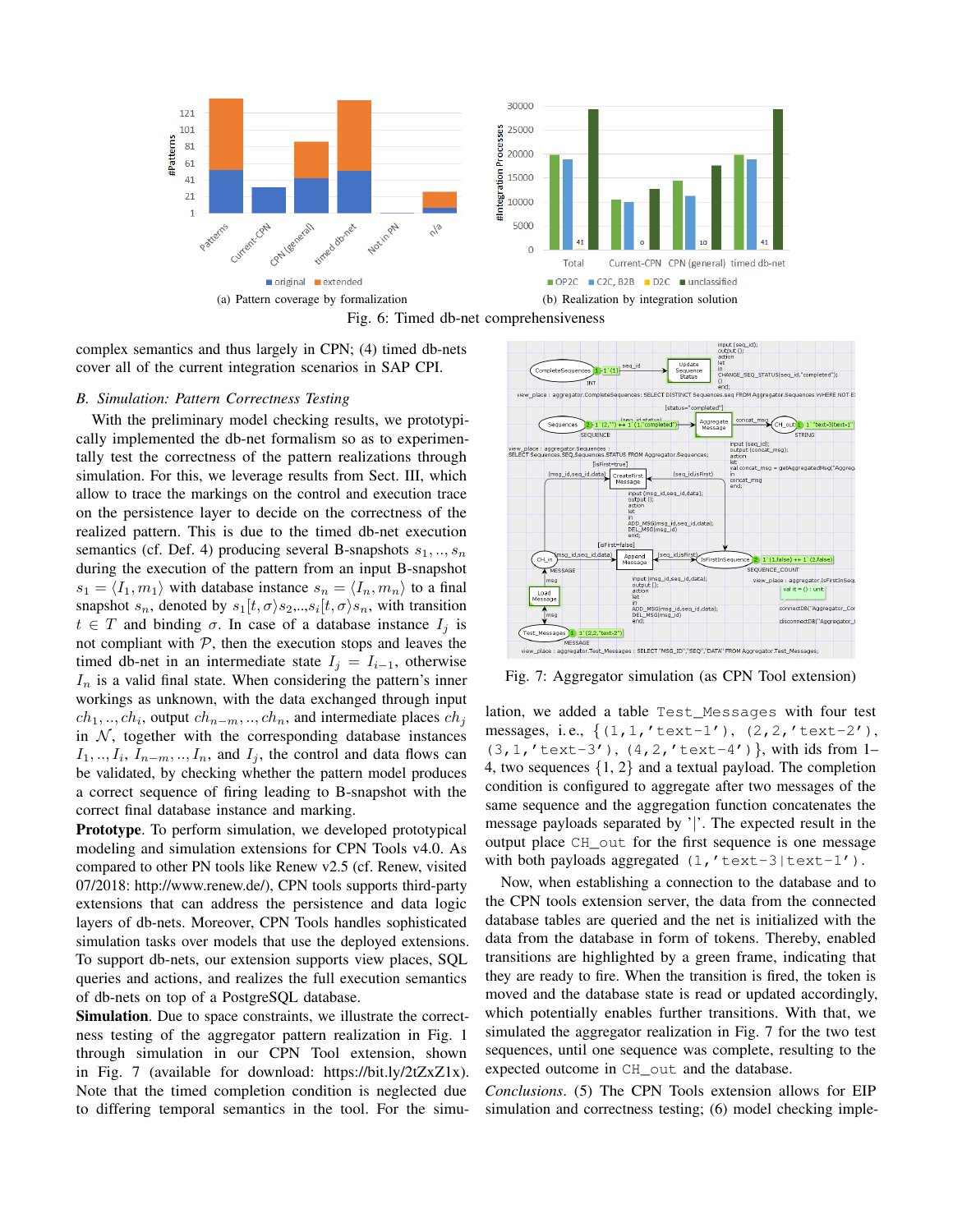mentations beyond correctness testing are desirable.

# *C. Applicability: Predictive Maintenance and Service (PDMS)*

In the context of digital transformation, an automated maintenance of industrial machinery is imperative and requires the communication between the machines, the machine controller and ERP systems that orchestrate maintenance and service tasks. Integrated maintenance is realized by one of the analyzed D2C scenarios in Sect. V-A, which helps to avoid production outages and to track the maintenance progress. Thereby, notifications are usually issued in a PDMS solution as shown in Fig. 8 from SAP CPI, represented in BPMN according to [23].

Due to the lack of space, we simplified the scenario, e. g., only one machine Machine A sends alerts to PDMS, indicating that a follow-on action is required. The PDMS system creates alerts for the different machines (note the query  $Q_{a,ert}$  that returns the device id and the critical value  $act\_val$ ) and forwards them to a mediator, connecting the PDMS to the ERP system. Before the ERP notification can be created, additional data from the machines are queried based on the split and single alerts, and then enriched with information provided by query  $Q_{get}$  that adds the feature type  $feat\_type$ . The information of the single alerts is used to predict the impact and then aggregated to be sent to ERP. In case the notification has been created successfully in ERP, the PDMS gets notified including the service task ID and thus stops sending the alert (not shown). For this study, we manually encoded the BPMN scenario into a timed db-net as shown in Fig. 9. While the splitter is close to the current CPN solution in [9], the content enricher (incl. the query on the machine's state) and aggregators require timed db-net. Nevertheless, timed db-nets allow to represent patterns not covered before (e. g., the stateful aggregator with a timeout or the content enricher with external resources) and check their soundness and correctness. Note that for more complex scenarios the timed db-net representation might become very complex, e. g., compared to a BPMN representation, and thus might be more suitable as formalism and not as modeling language for the average user (e. g., integration developer).

*Conclusions*. (7) timed db-net representations allow for an explicit modeling of all data aspects in complex data-aware scenarios (e. g., roll-back, queries); (8) the formalism's technical complexity might prevent a usage as a modeling language.

# *D. Discussion*

With the timed db-net formalization, it is possible to model and reason about EAI requirements like data, transacted resources and time (cf. conclusions (1), (5)), going beyond the simple hybrid integration scenarios (cf. conclusion (3)). Thereby the pattern realizations are self-contained, can be composed into complex integration scenarios (e. g., Fig. 9) and analyzed (cf. conclusions (4)), while leaving the extension of our tool prototype to model checking as future work (cf. conclusion (6)). The composition is facilitated through "sharing" control places, preventing unwanted side-effects between patterns.

However, there are some limitations that we briefly discuss next. PN classes considered in this work fall short when it comes to generation of places or arcs (cf. conclusion (2)). For example, Dynamic Router requires a proper representation of dynamically added or removed channels, while Durable Subscriber is based on a changing infrastructure: if one receiver is off due to maintenance, it can still receive messages, which PNs cannot model. Further, the deep insights into data-aware patterns and scenarios lead to the trade-off between sufficient information and model complexity (cf. conclusion (7)). The complexity of PN models compared to their BPMN counterparts in Fig. 8 might not allow for modeling by non-technical users (cf. conclusion (8)). Hence, we propose modeling in a less technical modeling notation, which can be then encoded into PN models, e. g., for verification. Further, while the PN formalism closes the conceptual vs. implementation gap by simulation, we leave a translation of existing EIP implementations to timed db-nets for verification as future work.

# VI. RELATED WORK

We found [21] that the only existing formalization of EIPs is provided in [9] using CPNs. In particular, Fahland et al. [9] define messages as colored tokens and uses PN transition guards as conditions. However, it does not cover all requirements we singled out, and hence we employ db-nets [17] as an extension of CPNs that covers all but two of the EIPs as discussed before. In the business process domain PNs were successfully used to model and reason about workflow nets [28] and some resource- [16] and data-aware [7]) extensions, without however tackling EIP requirements. Although our predictive maintenance scenario has been captured in BPMN [23], we do not consider BPMN as a suitable formalism for our objectives (i)–(iii), however, build on a formalization by PNs, which were employed to define the BPMN control-flow semantics [8].

Using PNs, [29] defines an alternative approach for representing and reasoning on database transactions using special token vectors with identifiers and inhibitor nets. While this could also be used similar to db-nets, we build our formalism on db-nets due to their more comprehensive focus on (relational) data, operations, and persistent storage. Furthermore, there is work on ITCPN [27] and stochastic PNs [30] that are either too restricted by time intervals with a single global time in case of ITCPN or hard to practically reason as in case of the stochastic nets. However, both works helped during the specification of timed db-net. Stochastic PNs [30] define a priority function, whose execution semantics however does not suffice in representing the required ordering in REQ-1(a).

The approaches to formalize object-oriented, architectural patterns, or component-based systems (e. g., [2], [3]) focus on pattern descriptions up to runtime instantiation, however, do not cover, e. g., time, transaction and execution semantics.

### VII. CONCLUSION

To formalize the EIPs as the foundations of current EAI systems, this work collects relevant EAI requirements (cf. RQ-1), selects and combines existing PN approaches as timed dbnets (cf. RQ-2), then realizes selected EIPs using the formalism, and briefly sketches how to assess their correctness (cf. RQ-3). The evaluation results into several interesting conclusions, e. g.,